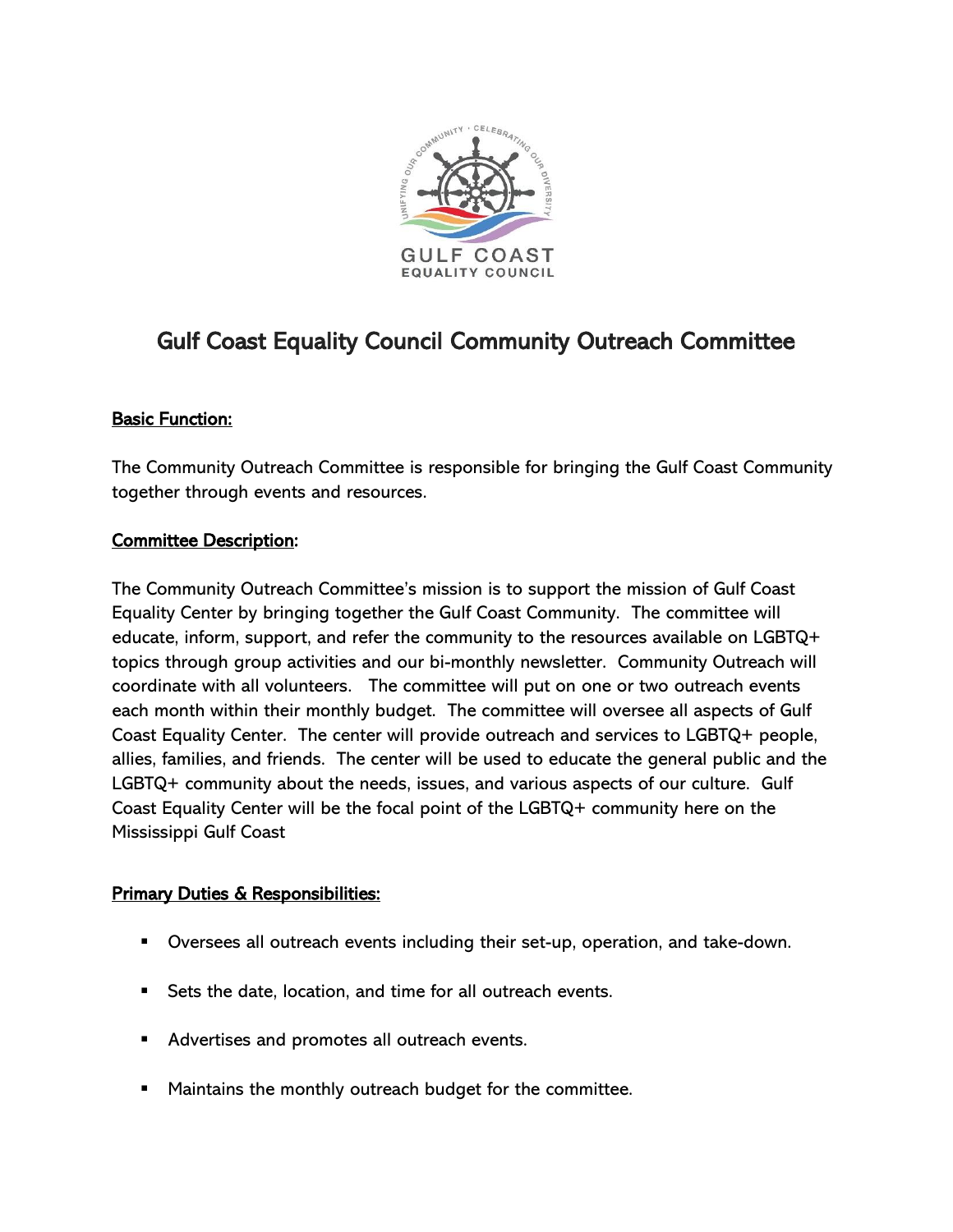- Composes and produces the bi-monthly newsletter for Gulf Coast Equality Council.
- Oversees, coordinates, and schedules volunteers.
- Is responsible for the opening, daily operations, and programs of Gulf Coast Equality Center.
- Oversees, coordinates, and schedules all remodeling of the community center building.
- **EXEDENT Schedules all staffing for the building's operation including those needed for** programs and activities.
- Stocks and collects all information needed to provide resources, including brochures and referrals, to the general public.
- Creates a yearly budget for the centers operation to present to Board of Gulf Coast Equality Council.
- Maintains the safety of the building and grounds to create a safe space for the community.
- Works with the Outreach Committee to coordinate events and activities.
- Develops programs for health and wellness including testing, support groups, and counselors.
- Develops programs for tutoring, music, and art activities.
- Develops programs for LGBTQ+ youth, LGBTQ+ seniors, trans, and other community groups.
- Oversees and schedules group activities such as group discussions, games, guest speakers, movie screenings, and holiday events.
- **•** Develops training programs for employment skills and to help with job searching.
- Oversees all rentals at the center of office space and/or meeting space to other organizations and groups.

### Committee Membership: